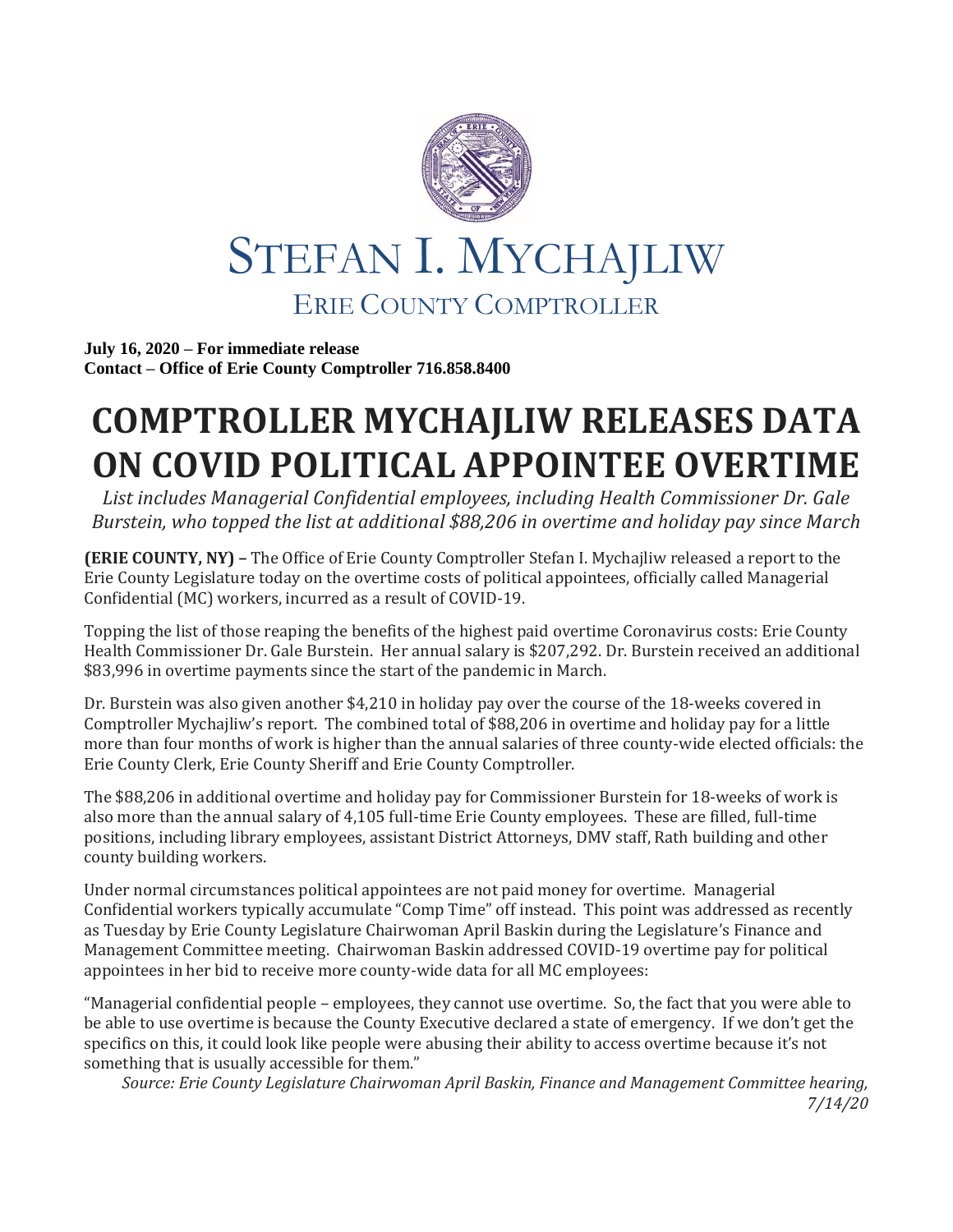In light of the concerns expressed by Chairwoman Baskin and other members of the Erie County Legislature, the Office of Erie County Comptroller released the entire list of all political appointee overtime and holiday pay that is strictly related to the Coronavirus crisis.

"By gathering data, completing a report and releasing it publicly, I fulfilled my obligation to honor the request of the Erie County Legislature Chairwoman to provide this information. Taxpayers and the Legislature will decide whether or not these payments for overtime and holiday pay for political appointees is appropriate or excessive," said Comptroller Mychajliw.

The federal government provided \$160 million in stimulus funds to Erie County to be used on COVID-only related expenses. The funds cannot be used on any previously budgeted expense. As such, the Poloncarz Administration is choosing to pay additional money for overtime and holiday pay to political appointees, rather than Comp Time, to MC's that are putting in additional time as a result of the COVID-19 pandemic.

So, Erie County is using federal aid, federal tax dollars, to pay the overtime and holiday pay expenses for political appointees in Erie County government.

"No matter who pays the bill, we always need to remember this money comes from hard working families and taxpayers. To put things in perspective, the more than \$88,000 for 18-weeks of overtime and holiday pay for the Health Commissioner is more than two-and-a-half times what the average person in Erie County makes an entire year."

"Just because the federal government is reimbursing Erie County for overtime and holiday pay for COVID-19 expenses, does not mean the Poloncarz administration has to do that. They have the option to grant Comp Time instead of cash. If one political employee hauled in \$88,000 in overtime and holiday pay for 18 weeks of work, I can't imagine what the payments will be if this pandemic stretches many more months or even years," said Comptroller Mychajliw.

There were 54 Managerial Confidential employees who were paid overtime for COVID-19 related expenses according to Comptroller Mychajliw's report, for a total of \$825,039. This was for 18-weeks of Coronavirus crisis work going back to when the pandemic began in early March. This is in addition to their regular pay. The Office with the highest paid overtime is the Office of Erie County Sheriff, totaling approximately \$441,655.

Out of the 54 Managerial Confidential employees listed in the overtime and holiday pay report, only three, including Dr. Burstein, work in the Health Department. Offices and Departments with MC employees earning Coronavirus related overtime and holiday pay include but are not limited to: Office of Sheriff: 13; Office of Erie County Executive Mark C. Poloncarz: 11; Personnel: 4; Emergency Services: 4, Law Department: 3; Public Works: 3; Office of Erie County Comptroller: 0. Office of Erie County Clerk: 0. Office of Erie County District Attorney: 0.

In addition to overtime, some employees like Dr. Burstein also earned extra pay by working some or all of the three paid holidays that have fallen during the COVID crisis. A total of \$31,281 was paid to Managerial Confidential employees that worked holidays. A little less than half that total, \$14,913 was paid to MC employees in the Sheriff's office.

While Managerial Confidential employees constitute only 6.5% of the entire Erie County workforce, they received 25.6% of the entire cost of COVID-19 overtime.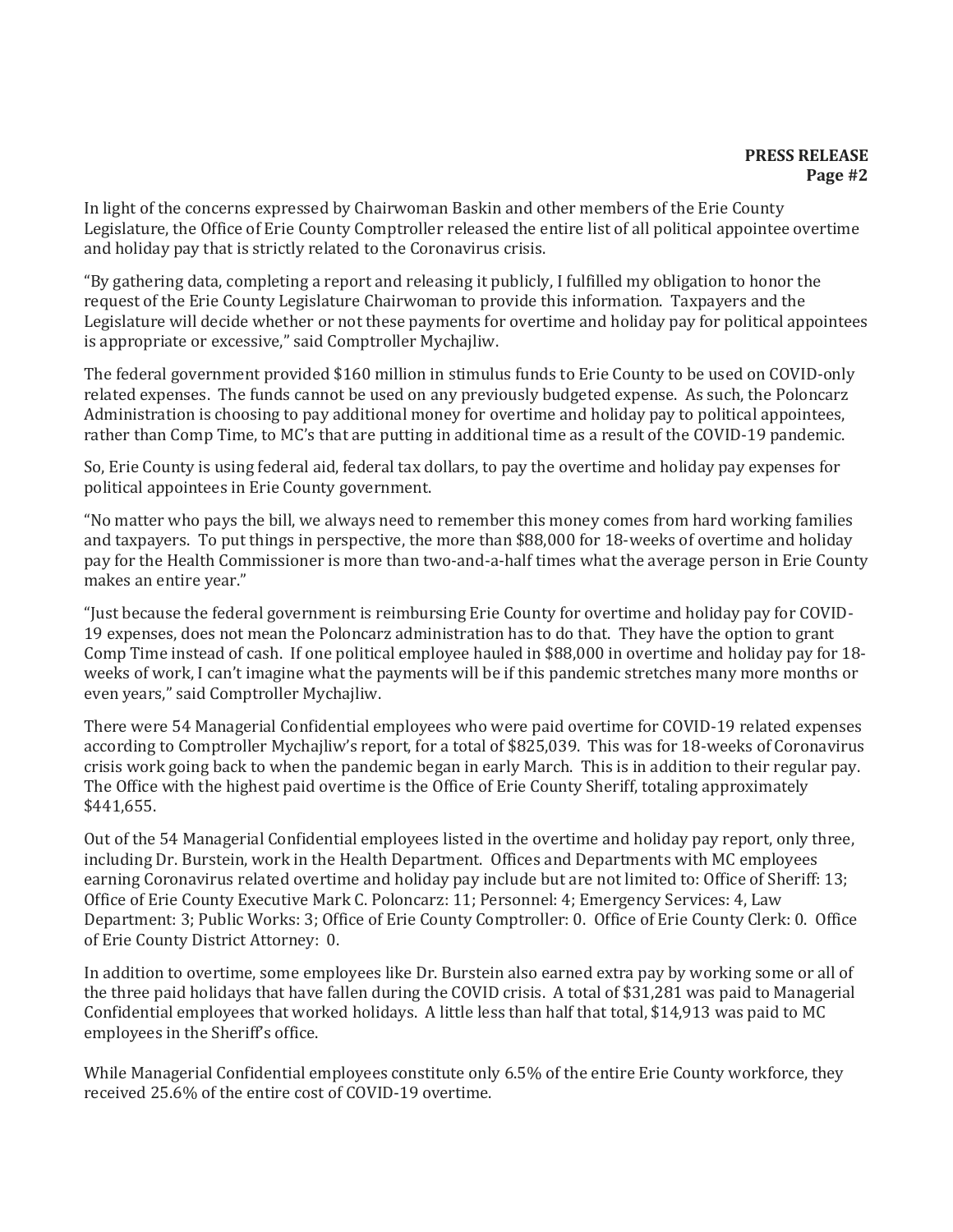While \$825,039 was spent on MC overtime, that does not represent the total Coronavirus overtime bill for Erie County, which was approximately \$3,219,610 over this 18-week period.

This is why the Office of Erie County Comptroller will now review overtime paid to CSEA and other union employees. As soon as that review is complete, another report will be shared with the public and the Erie County Legislature. Information in the next report will include appointees that are technically members of a union like Erie County Medicaid Inspector General Michael Szukala, whose annual salary is \$120,047. Mr. Szukala has collected \$4,032.29 in overtime since the start of the pandemic.

"It is critically important to provide taxpayers with information on how their money is being spent during the Coronavirus pandemic. The federal government gave Erie County a lot of cash: \$160 million to fight COVID-19. People have the right to know exactly how every penny of their hard-earned cash is spent by the government," concluded Comptroller Mychajliw.

All of Erie County's COVID-19 expenses are publicly posted on the Office of Erie County Comptroller's website under the "Taxpayer's Checkbook" icon. The website is [www.erie.gov/comptroller.](http://www.erie.gov/comptroller)

A breakdown of Erie County's Managerial Confidential overtime costs by job title is as follows:

| <b>Office</b>             | <b>Title</b>                              | <u>Hours</u> | Amount   |
|---------------------------|-------------------------------------------|--------------|----------|
| Health                    | Commissioner                              | 580.14       | \$83,996 |
| Sheriff                   | <b>Chief of Special Services</b>          | 659.5        | \$53,927 |
| Sheriff                   | First Deputy Superintendent - Compliance  | 549.5        | \$49,451 |
| Sheriff                   | Undersheriff                              | 473.5        | \$46,538 |
| Sheriff                   | <b>First Deputy Superintendent</b>        | 540          | \$44,156 |
| Sheriff                   | Chief of Administration                   | 503          | \$40,286 |
| <b>Emergency Services</b> | Commissioner                              | 498.89       | \$39,185 |
| Sheriff                   | Superintendent                            | 437          | \$38,513 |
| Sheriff                   | <b>First Deputy Superintendent</b>        | 434.5        | \$34,071 |
| Sheriff                   | <b>Chief Deputy Sheriff</b>               | 412.75       | \$33,058 |
| <b>Emergency Services</b> | <b>Deputy Commissioner - Preparedness</b> | 548.28       | \$32,864 |
| Sheriff                   | <b>Chief of Operations</b>                | 490.25       | \$32,049 |
| <b>Emergency Services</b> | Deputy Fire Coordinator - Fire Safety     | 515.91       | \$28,394 |
| Sheriff                   | Captain                                   | 419          | \$27,922 |
| Personnel                 | Commissioner                              | 241.63       | \$20,090 |
| Sheriff                   | Chief Deputy - Civil                      | 252.75       | \$18,722 |
| <b>Emergency Services</b> | Public Safety Officer - Special Assistant | 402.79       | \$18,015 |
| Purchasing                | Director                                  | 219.48       | \$17,604 |
| Sheriff                   | Special Assistant to the Sheriff          | 371          | \$17,568 |
| Law                       | <b>Assistant County Attorney</b>          | 201.05       | \$17,292 |
| <b>County Executive</b>   | <b>Deputy County Executive</b>            | 114          | \$13,510 |
| Health                    | <b>Deputy Commissioner</b>                | 192.14       | \$11,517 |
| <b>Public Works</b>       | <b>Deputy Commissioner</b>                | 182.23       | \$11,439 |